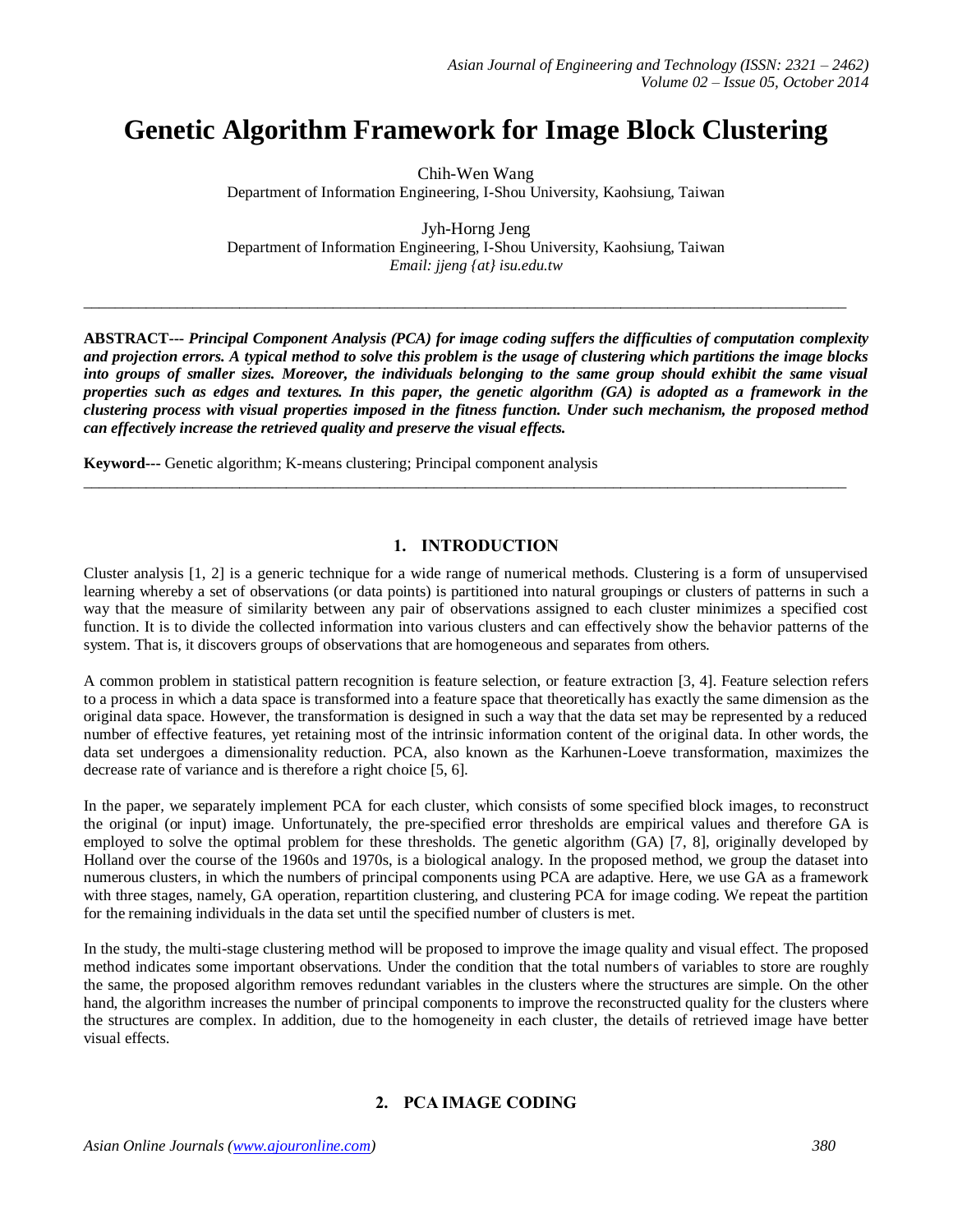Given an image, we scan all of the non-overlapping blocks of size  $p \times p$  as the dataset. For convenience, we regard these blocks as *n*-dimensional vectors, where  $n = p \times p$ , that is,  $S = \{x_i\}_{i=1}^l$ ,  $x_i \in R^n$ . For the dataset, we consider an *m*dimensional projection subspace, where  $m < n$ . The optimal linear projection,  $y_i$  for  $i = 1, 2, \dots, l$ , is defined by the m eigenvectors,  $a_j$  for  $j = 1, 2, \dots, m$ , computed from the covariance matrix of the dataset corresponding to the first m largest eigenvalues. Figure 1. (a) and (b) represent the computation network.

For the image coding, PCA would be used as a efficient method. For example, an image block of size  $n = 8 \times 8$  can be viewed as a 64-dimensional vector where  $m=16,01$ . In the encoding process, the inner product of the 64-dimensional vector and the eigenvectors is referred to as the compression code for that image block. Moreover, the codebook consists of eigenvectors. On the other hand, the summation of vectors calculated by multiplying the compression codes and the code words from the codebook is called the predicted vector which retrieves the image in the decoding process.



(a) PCA encoding (b) PCA decoding

Figure 1. The encoder and decoder corresponding to (a) and (b), respectively

## **3. PROPOSED PCA METHOD WITH MULTI-STAGE CLUSTERING**

#### **3.1 Genetic Algorithm**

The GA is an optimization method inspired by the process of evolution for living organisms. GA starts by an initial population generated mostly at random and proceeds in quite the same manner as nature in evolving ever better solutions. Chromosomes with higher fitness are crossed over, producing progeny that replaces chromosomes with lower fitness. A low rate of mutation, a small random modification of a chromosome, is applied to prevent a premature convergence to a local optimum. After the genetic operations of crossover and mutation, a new generation of candidate solutions is formed. This process will be repeated until some stopping criterion is met.

#### **3.2 Multi-stage Clustering**

To reduce the difficulty of examining every possible partition, we use a multi-stage method which partitions progressively the original data only if all individual MSE values in each cluster satisfy the clustering criterion. In the proposed clustering process, we will partition the data set according to the initial error thresholds. In the last partition, we perform separate PCA in each cluster. Note that the number of principal components in each cluster is decided using a progressive operator.

The essential steps of the proposed method are as follows:

- 1. Initialize the error thresholds in GA and pre-specify the allowed minimal size in each cluster. The initial data is the original data.
- 2. Compute the whole eigenvectors for the current.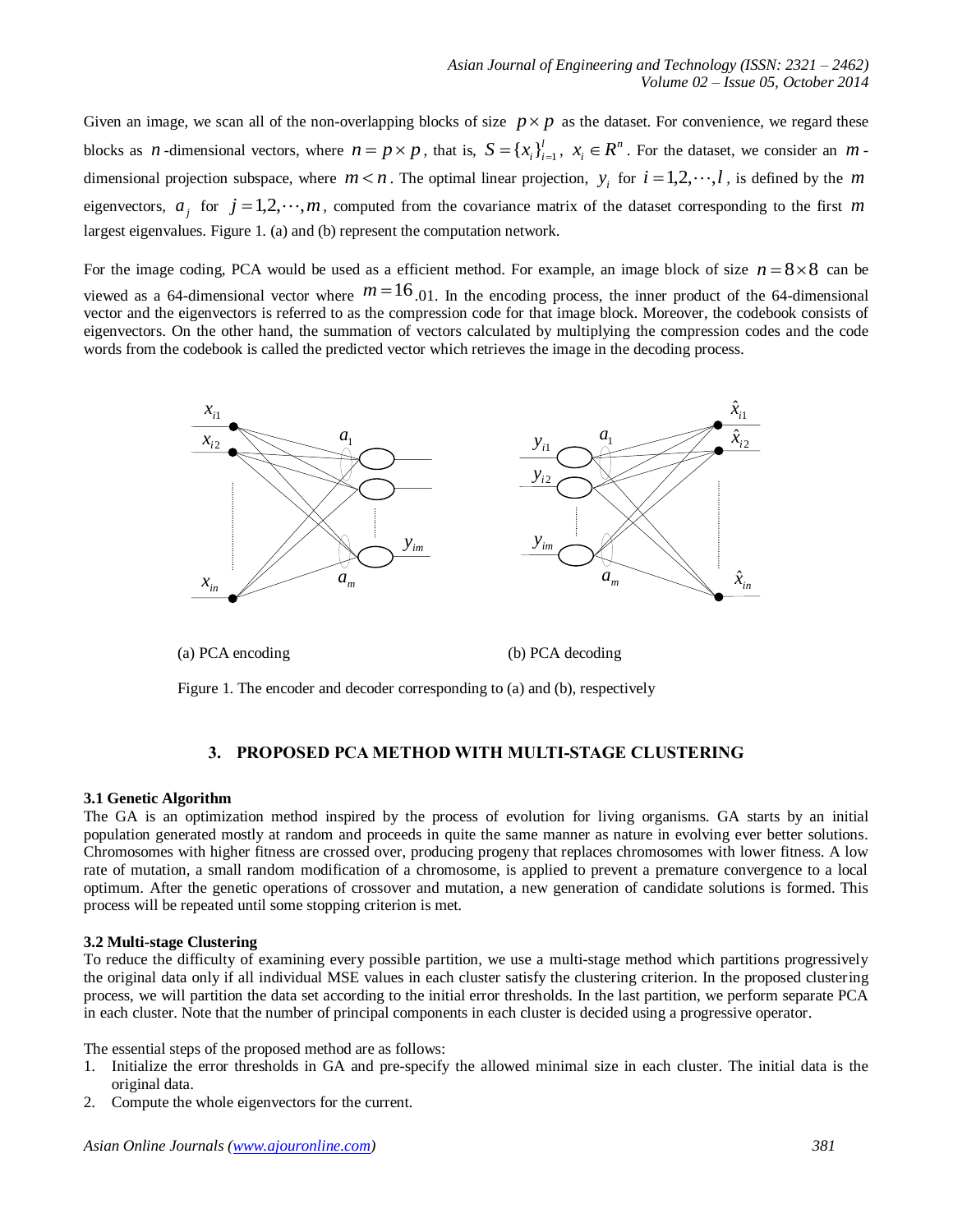- 3. Choose the first eigenvector to calculate individual MSE value for every data point and increase progressively the number of eigenvectors in order.
- 4. Assign the data point to the proper cluster if the individual MSE is not larger than the corresponding error threshold.
- 5. Repeat Step 3 to 4 until the allowed size of this cluster is achieved. It is necessary to record the final eigenvectors.
- 6. Repeat Step 2 to 5 for the remaining points until the specified number of clusters is met.
- 7. Stop the process if GA converges.

#### **4. EXPERIMENTAL RESULTS**

In this study, coefficients of eigenvectors and PCA projections (or scores) are used to represent the compression ratio of different k clusters for  $k = 1, 2, \dots, K$ . For given  $m_k$  eigenvectors, the summation of coefficients (or variables) of the kth cluster are equal to  $m_k \times l_k + n \times m_k$ . The term  $n \times m_k$  corresponds to the amount of coefficients of the eigenvectors, and  $m_k \times l_k$  is the number of components of PCA projection. Therefore, the total amount of stored variables are calculated as  $\sum_{k=1}^{K} (l_k + n)$ 

 $\sum_{k=1}^{n} (l_k + n)$ *k*  $l_k + n) \cdot m_k$ 1 . Here, Lena is the input image of size  $256 \times 256$  pixels. The dataset are non-overlapping  $8 \times 8$  image

blocks, i.e.,  $n = 64$  and  $l = 1024$ . In the proposed multi-stage method, we group the dataset into four clusters, i.e.,  $K = 4$ . For the GA framework, each chromosome is a 3-dimensional vector and the population size is 40. The lower and upper bound are set as 30 and 100, respectively. The uniform crossover and mutation probability are 0.8 and 0.2, respectively. The minimal allowed cluster size is 200 which is empirically selected. The optimal error thresholds obtained by GA are of 31.25, 60.38 and 82.87, i.e.,  $E = (31.25, 60.38, 82.87)$ .

The final cluster sizes are 435, 209, 202, and 178, i.e.,  $C = (C_1, C_2, C_3, C_4)$  which are illustrated in Figures 2(a) to 2(d). The final number of principal components of each of the 4 clusters are 4, 7, 18 and 36, respectively, i.e,  $M = (4, 7, 18, 36)$ . As observed, the blocks inside each group exhibits homogeneous property on the edge features. If the blocks in a cluster are smoother, the number of principal components required to reconstruct blocks are smaller than the other clusters, e.g., Figures 2(a) and 2(b). In contrast, clusters 2(c) and 2(d) consist of edged and textured blocks of different degrees. We can see that for a cluster of smoother blocks, only fewer principal components are required. Table 1 explains these results, e.g., for the Lena image, the first cluster consists of 435 smooth blocks, and we only need four principal components to retrieve the qualities of 38.30 dB in PSNR. In Table 1, we also compare the overall results between the proposed method ("proposed" row) and the traditional PCA method ("Trad. PCA" row). The number of stored variables of them are 17407 and 17408, respectively, under the rough same compression ratios. The reconstructed qualities, PSNR, are of 34.58 and 31.10 dB. In the experiment, the proposed method has the significantl great improvement than the traditional PCA method.